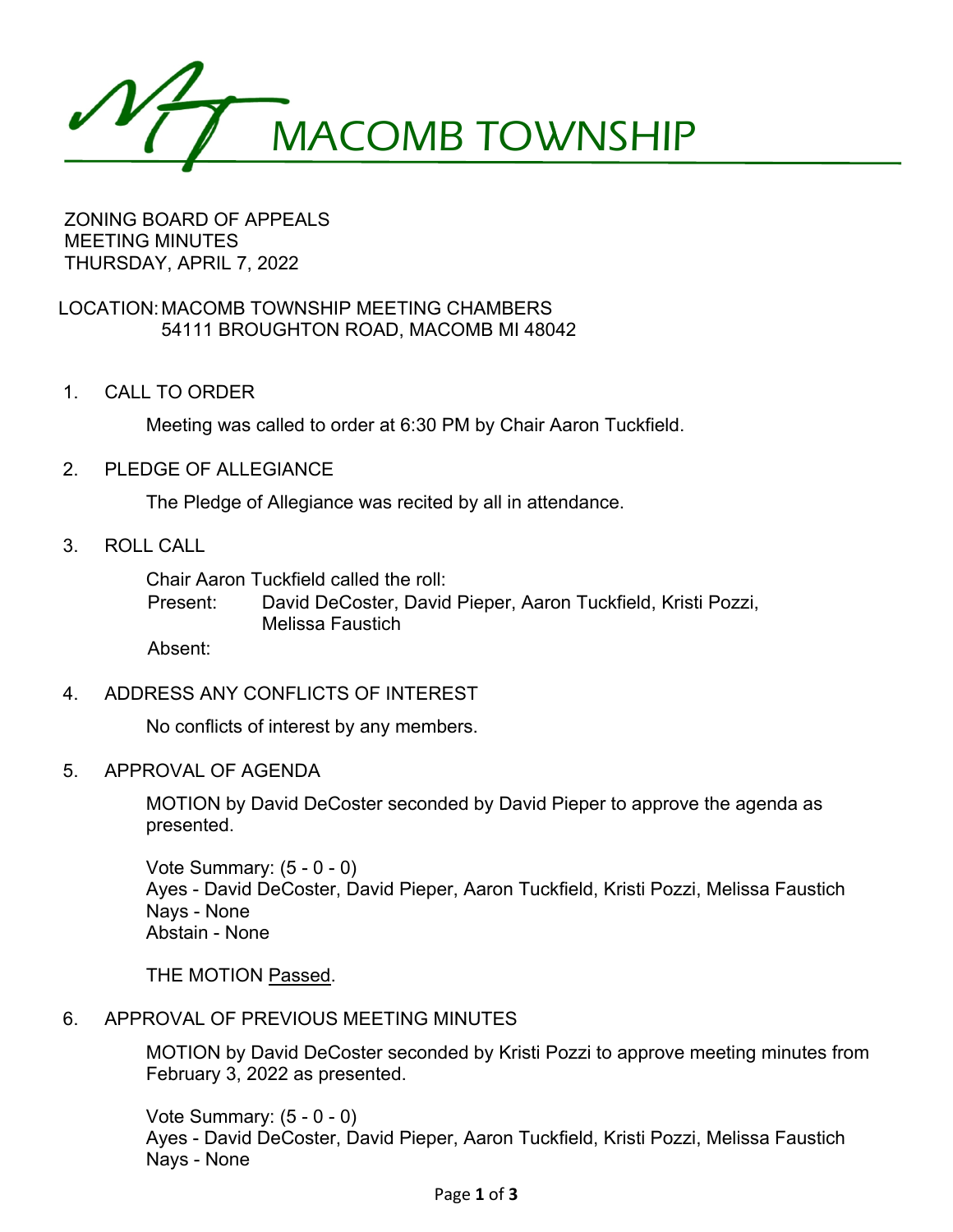Abstain - None

### THE MOTION Passed.

### 7. OLD BUSINESS

None

8. NEW BUSINESS

#### 8.A. **Variance Request from Zoning Ordinance Taco Bell of America, LLC**

Section 10.1605(G) - Request to eliminate the 6' masonry wall requirement. Located on the north side of 23 Mile Road, 0.3 miles west of Romeo Plank Road; Taco Bell of America, LLC, Petitioner; Permanent Parcel #08-17-451-002

Chairman Tuckfield opened the public hearing at 6:44 PM.

No residents spoke in regards to this item.

Chairman Tuckfield closed the public hearing at 6:44 PM.

MOTION by David Pieper seconded by Kristi Pozzi to move to grant this variance.

Vote Summary: (5 - 0 - 0) Ayes - David DeCoster, David Pieper, Aaron Tuckfield, Kristi Pozzi, Melissa Faustich Nays - None Abstain - None

THE MOTION Passed.

# 9. PUBLIC COMMENTS (ANY PERSON MAY SPEAK FOR UP TO 4 MINUTES)

None

#### 10. ZBA MEMBER COMMENTS

Member Pieper mentioned that he would be missing the June meeting due to being out of town.

#### 11. PLANNING DIRECTOR COMMENTS

Mr. Bocks mentioned that there would be one item at the May 5th ZBA meeting.

12. ADJOURNMENT